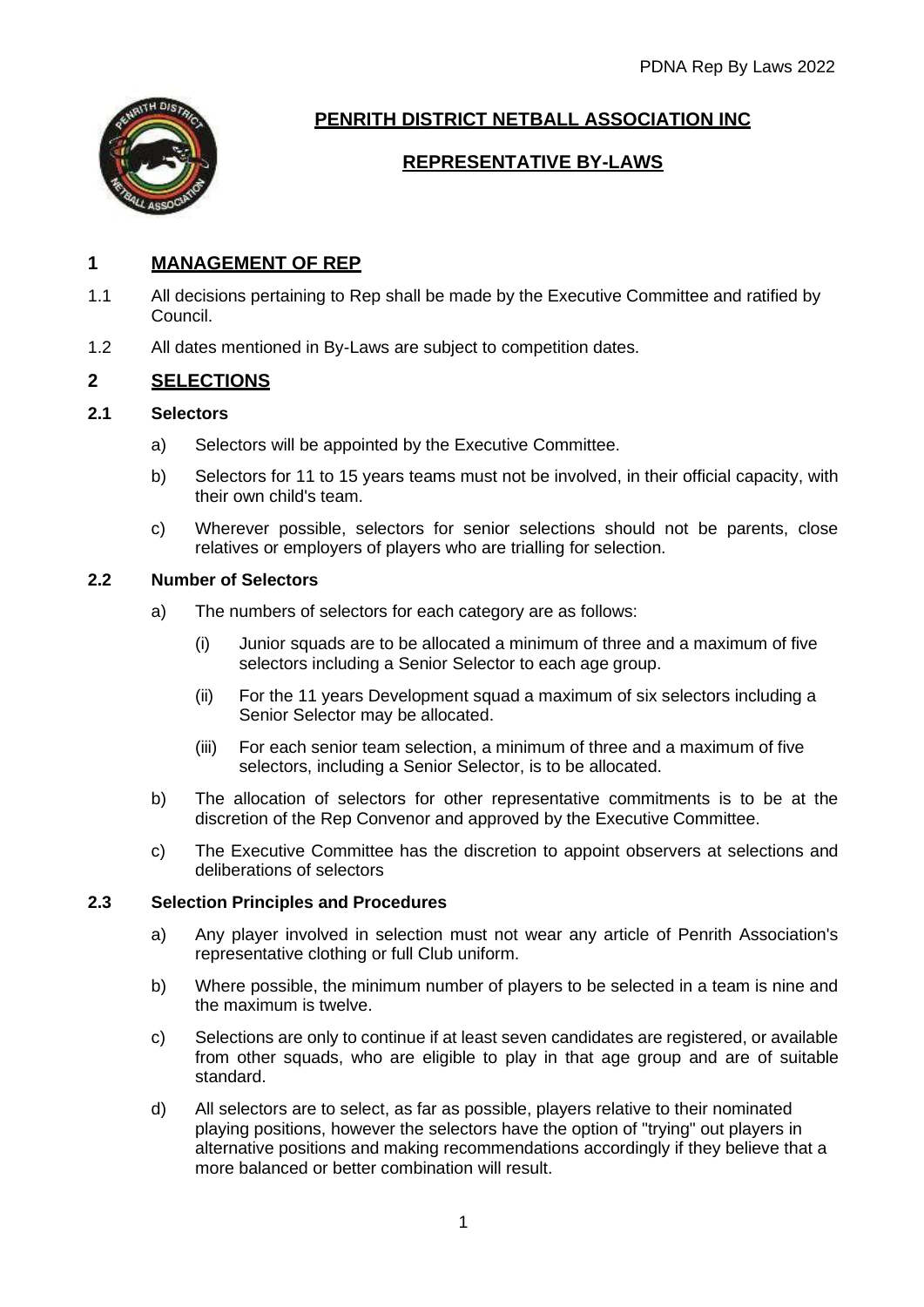However, all players must be trialled in both positions nominated by the player during the course of the selections.

- e) Senior Selectors will have regard to comments given to them by an official of the Executive Committee in relation to the performance of representative players for the season just concluded. Such comments can relate to attendance at training, team and playing commitment and assistance with official Association activities.
- f) Selectors can seek opinions of experienced club coaches if required.
- g) Selectors have the option to advise players if they are not required for further selections.
- h) Where possible, selectors are to provide a list in order of preference of reserve players, and their recommended positions, for each area of court (shooting, mid- court, defence) who may be called on in the case of loss of selected players.
- i) Selection recommendations by Selectors are to be forwarded to the Executive Committee to be ratified.
- j) All squad selections are to be approved by the Executive Committee prior to being announced.

#### **2.4 Development Squad/Junior State Titles - 11 Years to 14 Years:**

- a) Feedback in terms of individual player performance in a team should be given to the Senior Selector by the Executive Committee.
- b) Selectors are not to consider a player eligible for a lower age group in a higher age group.

#### **2.5 Senior State Titles - 15 and Under, 17 and Under, Opens:**

a) Senior Selector is to arrange a meeting with appointed Selectors. Selections are to be undertaken on the following basis:

The strongest squads or teams in the age groups should be selected.

- b) There is no automatic consideration of a player eligible for a lower age group in a higher age group without stating the reasons for wanting to do so to the Executive Committee. This is done at meeting of Executive and Senior Selector.
- c) Where there is a minimum of seven players trying out in a particular age group and it is not possible to draw from another age group to make a team of at least nine, the Executive Committee has the discretion to invite the additional numbers necessary to make a team if it so desires. Any player invited in is to be approved by the Executive Committee on the recommendation of the Senior Selector in consultation with the appointed selection panel.

#### **2.6 Metro League Teams**

Nine to twelve players trying out are to be selected having regard to position, playing ability and the combination of positions as recommended by the Selectors. This is an 'open selection' with no residency or any other qualifications required. Players may be invited into the team where there are vacancies.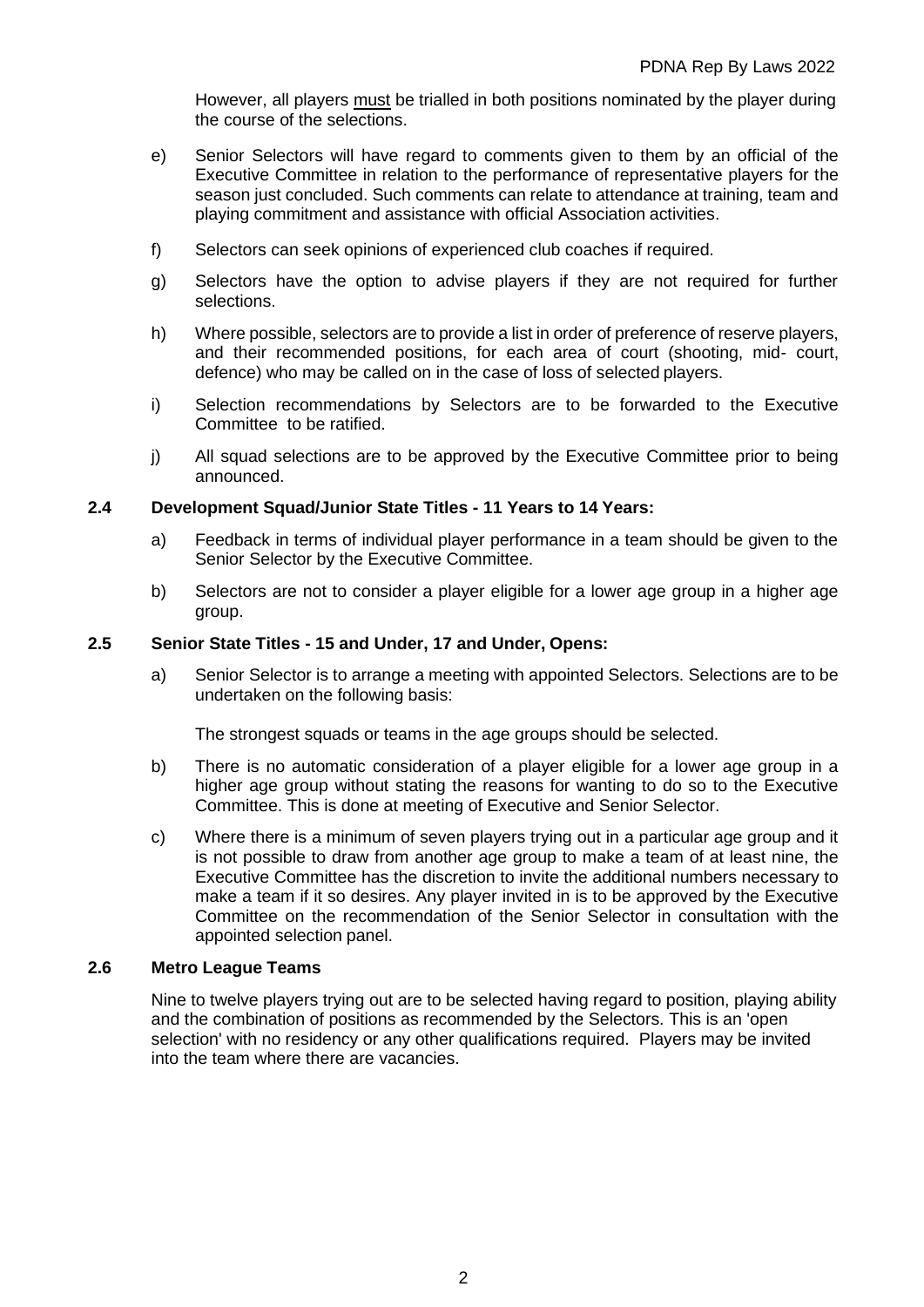### **2.7 Summer Series**

- a) Nine to twelve players in each team in descending order to be selected having regard to position, playing ability and the combination of positions as recommended by the selectors. Players may be invited into the team where there are vacancies.
- b) Selections for teams competing in the Summer Series competition will be finalised in August. The closing date for nominations will be announced at the May and subsequent Council Meetings. A paper selection will initially be conducted and selectors will advise if a visual selection is required. Players may be invited into the team where there are vacancies.

#### **2.8 Development Teams/Junior State Titles**

Selections for Development teams and teams competing at the Junior State Titles will be held where possible, before the end of the Winter Competition final series. Selection dates will be announced at the June Meeting, and notices with selection dates will be displayed for remainder of Winter Netball Competition.

#### **2.9 Senior State Titles**

Players are to submit a completed application form to the Rep Convenor by the published date. A 'paper' selection will initially be conducted and selectors will advise if a visual selection is required. Players may be invited into the team where there are vacancies.

## **2.10 Metro League**

Selections for Metro League will be between October and the following February each year. Selection dates will be advised at the August Council Meeting. Players may be invited into the team where there are vacancies.

#### **2.11 Inability to Attend Selections**

- a) A player not attending selections may be considered for selection if prior notification has been given to the Rep Convenor of special circumstances, eg injury/illness to be supported by a medical certificate, or if absent from the district (school camp, holidays) to be supported with appropriate documentation, except where application is made under Rep By-Law 3.4 c.
- b) Where a player does not attend the selections, and that player believes that special or compassionate reasons prevented the player from attending, a written application may be made to the Executive Committee within 48 hours of team selections before teams are ratified. The reason(s) for non-attendance must be disclosed and include, where appropriate, relevant documentary evidence.
- c) The Executive Committee will decide if the player is permitted to be considered for selection.

## **3 OFFICIALS/PLAYERS**

#### **3.1 Applications by Officials**

- a) Applications for representative Coaches, Assistant Coaches, Managers and Officials are to be submitted to the Secretary by the following dates:
- b) Applications are to be submitted by the following dates:
	- i) Junior State Titles by 31 August each year,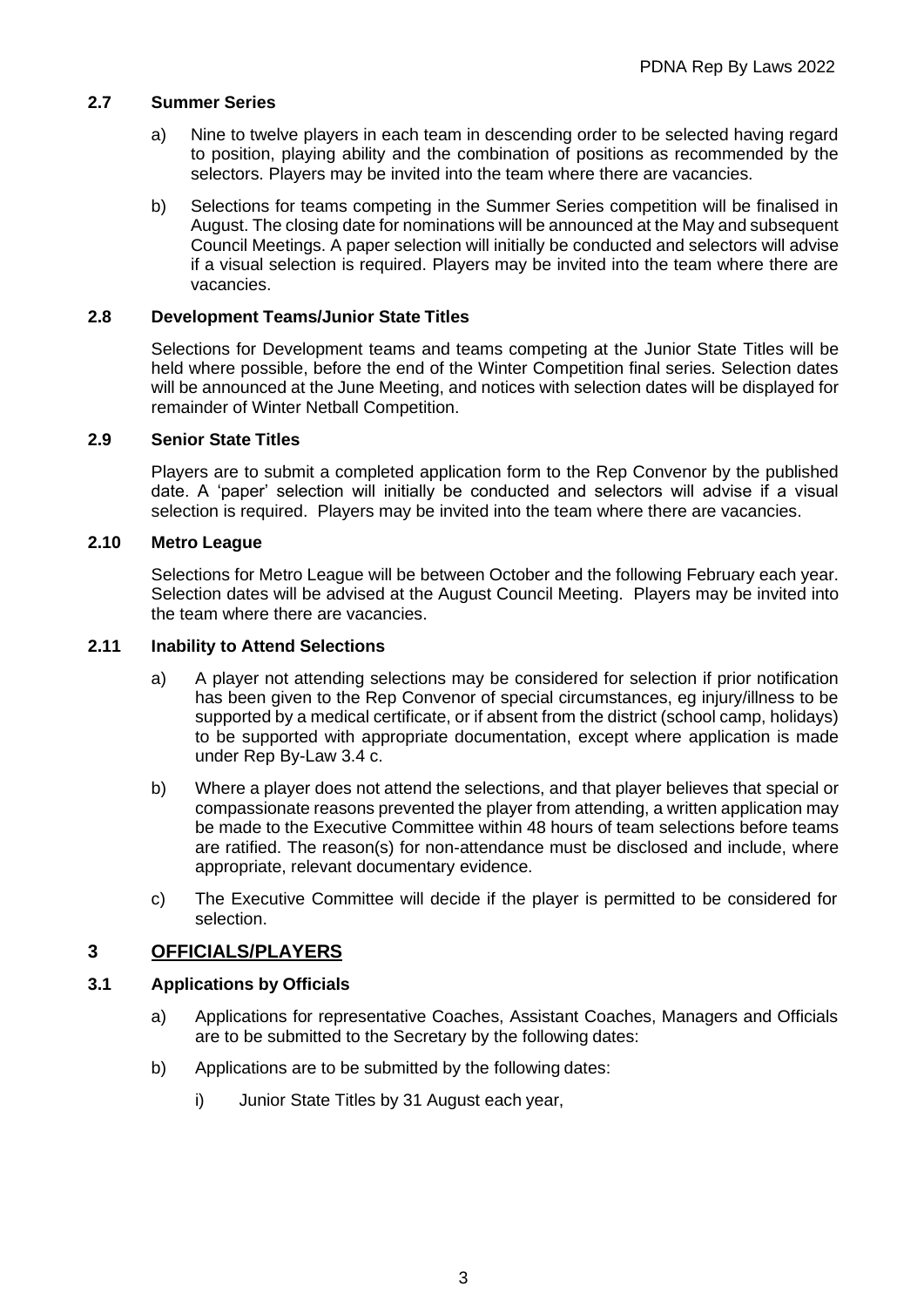- ii) Senior State Titles by 31 March each year,
- iii) Metro League by 31 December each year,
- iv) Summer Series by 31 August each year.
- c) Applications to coach a representative team are to be submitted on the Association's 'Expression of Interest' form. Applications for Managers and Officials are to be submitted on the appropriate form.
- d) Where the Executive Committee is of the opinion that an applicant's skills and abilities do not match the needs of the team under consideration for appointment, the Executive Committee has the right to appoint another person who may not necessarily have applied for a position by the closing date.
- e) Coaches for 11 to 15 years teams must not be involved, in their official capacity, with their own child's team.

#### **3.2 Appointments**

- a) An Executive Meeting is to be convened for the appointment of Coaches, Managers and Officials as follows:
	- i) Junior State Titles by 31 August each year.
	- ii) Senior State Titles by 31 March each year.
	- iii) Metro League by 31 October each year.
	- iv) Summer Series by 31 July each year.
- b) The timing of any other appointments to be at the discretion of the Executive, and appropriate to the selections under consideration.
- c) All appointed and unsuccessful Coaches, Assistant Coaches, Managers and Officials are to be officially notified by the Selection Committee.

## **3.3 Eligibility of Officials**

- a) Qualified coaches will be given first consideration in appointment:
	- i) All Head Coaches must hold the Intermediate Coaching Certificate
	- ii) 12s to 14s Junior state Titles Assistant Coach and Train-On team coach must hold Development Coaching Certificate.
	- iii) 11 years Head Coach must hold Intermediate Coaching Certificate (same conditions as Junior State Titles Head Coaches).
	- iv) 11 years Development teams must hold Foundation Coaching Certificate.
	- v) Proof of qualification must be provided prior to appointment.
	- vi) New coaches appointed must obtain their Foundation or Development coaching accreditation within twelve months of appointment.
- b) Coaches, Managers and Officials may be appointed to a junior Rep team and a senior Rep team.
- c) The Rep Convenors are ineligible to be appointed to any team.
- d) Executive Members will not be appointed as an official of a Rep team unless there are exceptional circumstances. Such circumstances to be determined on a case by case basis by the Executive Committee.
- e) All appointed officials must be registered members of Netball NSW.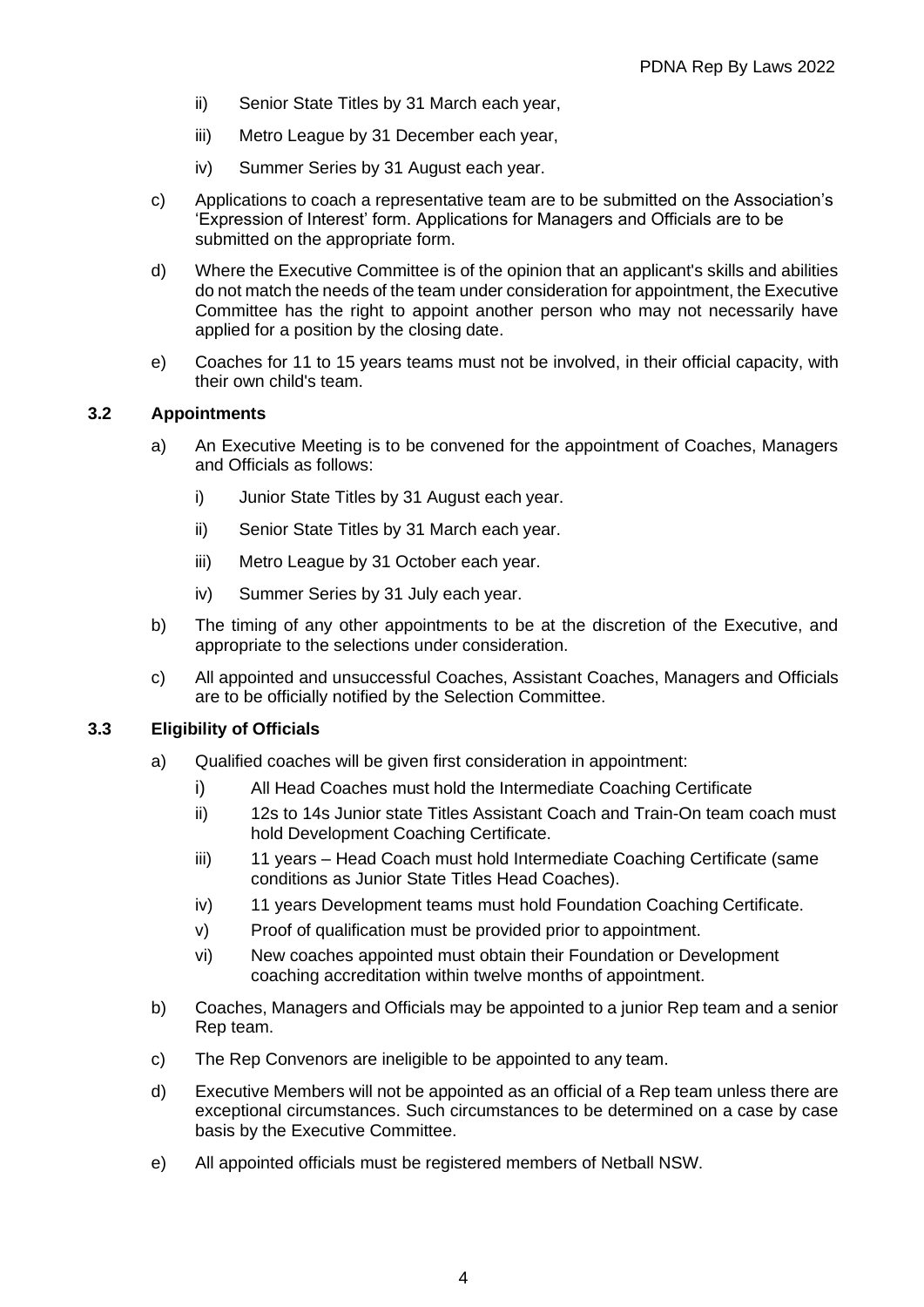## **3.4 Eligibility of Players**

- a) To be eligible for selection as an Association representative player, the following criteria applies:
	- i) For all Metro League, Summer Series and State Senior Titles, no residency criteria apply. Players may be registered as "Penrith Reps" if they are not registered with an Association club team.
	- ii) For the 11 years Development Squad, players must be currently registered and playing within the Association or provide evidence of impending residency within the Association boundaries. Each year an exception will be made to this rule for no more than four (4) out of area players per squad. These players must play with a club in the Night Competition – if it is held, and the next relevant Winter Competition.
	- iii) For the 12 years to 14 years State Junior Titles and Train-on squad, players must be currently registered and playing with the Association or provide evidence of impending residency within the Association boundaries. Each year an exception will be made to this rule for no more than two (2) out of area players per squad. These players must play in the applicable Night Competition – if it is held, as part of the Penrith Squad and must play with a club in the next relevant Winter Competition.
	- iv) Unfinancial players are ineligible for selection.
- b) For all teams, applications from Clubs on behalf of players will not be accepted.
- c) Any player withdrawing from a Rep team after final selection, without a reason acceptable to the Executive Committee, will not be considered for selection in the current and next calendar year's teams. Appeals must be made in writing to the Executive Committee within one month of the decision to withdraw. The reasons for withdrawal must be disclosed and include, where appropriate, relevant documentary evidence. The Executive Committee will decide if the player is permitted to be considered for selection.

## **3.5 Players' and Officials' Responsibilities**

- a) Every player selected, or Association Official appointed, to a representative team or squad must sign and abide by the Association's Representative Code of Conduct.
- b) Excluding NSW commitments, Senior State Titles and Summer Series competitions, any representative player, or official that has been appointed to any Penrith Representative team in any capacity may not play, coach, select or officiate for any other Association unless prior permission has been sought and obtained from the Executive Committee. Contravention may result in the player/official being dismissed from their current appointment.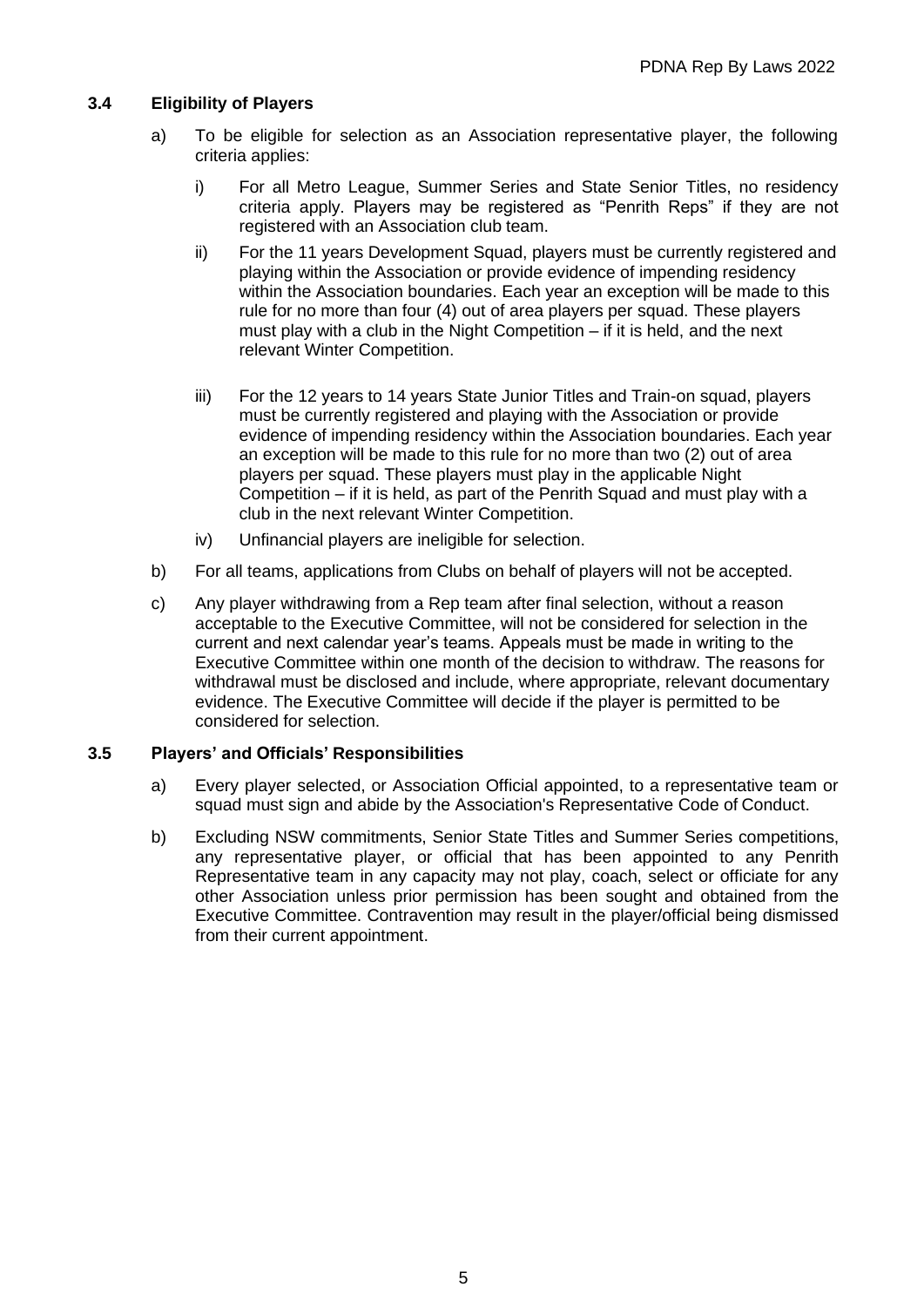#### **3.6 Nomination Levy for Players Trialling for Representative Squads/Teams**

a) For all senior selections a Nomination Levy is payable before selection trials commence. The amount of the nomination levy will be determined by the Executive Committee before the selection trials each year.

Upon selection the Nomination Levy is converted to become part of the player registration fee for the ensuing year. If unsuccessful the Nomination Levy is refunded in full. Where a selected player withdraws after having accepted selection the Nomination Levy is forfeited. Appeal provisions apply.

- b) The Nomination Levy for players trialling for selection in the 11 to 15 years age group is payable before the commencement of the final phase of the particular selection. If unsuccessful the Nomination Levy is refunded in full.
- c) Where any player withdraws after having accepted selection into a team or squad the Nomination Levy applicable to that class of player is forfeited. Appeal provisions apply.
- d) Where any player withdraws after having accepted selection into a team or squad and has not yet paid the applicable Nomination Levy to that class of player that player will be regarded as unfinancial to the Association until such time as all outstanding monies are paid.
- e) The amount of the Nomination Levy and payment date will be determined each year by the Executive Committee. Where a member cites financial hardship, application can be made in writing to the Executive Committee to pay by instalment.
- f) The Registration Fee payable by Metro League players includes the cost for attendance at the Annual Dinner.

#### **3.7 Players' and Officials' Commitments**

- a) All applicable representative players and Officials are required to be in attendance for the following Association events:
- b) Opening Day:
	- i) All junior representative players are required to march in teams in their Club uniforms and all current Metro League players are required to march in the Association tracksuit.
	- ii) All representative Coaches, Managers and Officials are required to march in the Association tracksuit.
	- iii) A player may apply in writing to the Executive through the Rep Convenor for exemption from attendance at Opening Day, stating reasons in the application.
- c) Players selected in Metro League teams are, where rostered required to fulfil Association commitments as indicated plus attend the PDNA Annual Dinner
	- i) Attend a coaching clinic conducted by the Association,
	- ii) Attend for duty at a designated barbecue/canteen,
	- iii) Attend at least one other Rep commitment where at least four weeks' notice has been given.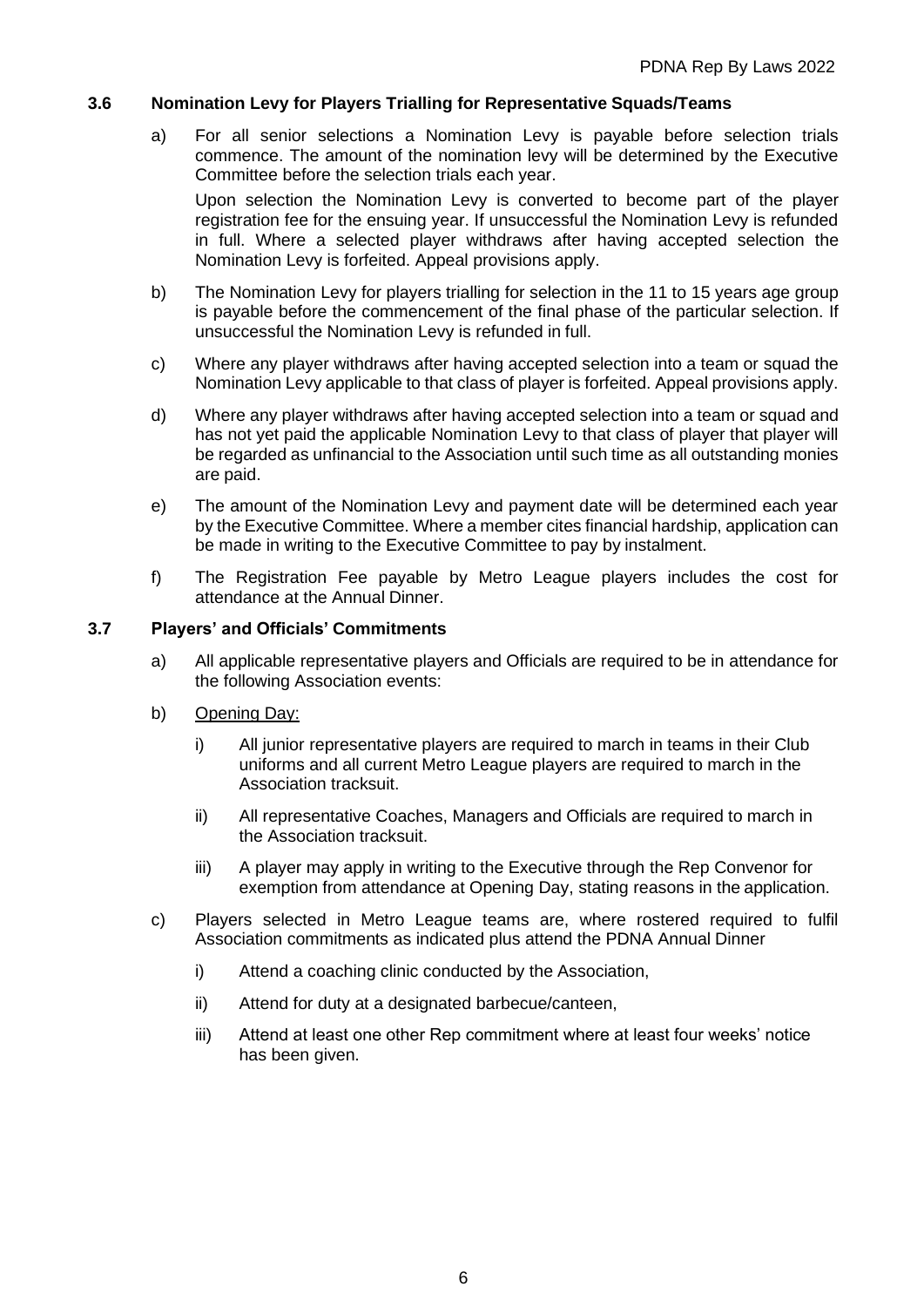- d) Where a Rep player misses 3 fitness sessions that player will be fined \$20.00 per subsequent fitness session missed unless otherwise approved by the Rep Convenor.
- e) Rep players who are current Association Representative Coaches, Assistant Coaches or Managers are exempt from Rep By-Law 3.7 c) but are still to comply with Rep By-Law 3.7 b) (attendance at Opening Day).
- f) 12, 13, 14 and 15 years representative players are to attend rostered commitments for coaching NetSetGo Skills.
- g) Junior players are required to attend and give precedence and commitment to all rep training, fitness sessions and competition matches over other club sporting commitments.
- h) Senior players are required to obtain the prior approval of the coach for absence from any training, fitness or competition commitments.

## **3.8 Withdrawal of Players**

- a) Senior State Titles. If a team subsequently drops below the original number ratified, Executive and Selectors have the option of calling back eligible and suitable players, providing the players concerned are willing to change teams. If a player does not wish to change teams, replacement players will be taken from the original squad, or, if there are no further suitable players, replacements may be selected by invitation through the Rep Convenor.
- b) Junior State Titles. If a team subsequently drops below the original number ratified, the Executive and Selectors have the option of selecting a replacement player from the original squad, or, if there are no further suitable players, replacements may be selected by invitation through the Rep Convenor.
- c) Metro League. When a player suffers a long-term injury during a season (recovery in excess of six weeks) or, for other reasons, is unable to continue to play for the remainder of the season, suitable player(s) may be drawn from the next lower grade. The reasons must be submitted in writing to the Executive Committee for ratification, along with supporting medical evidence if appropriate. If no suitable lower grade player(s) are available to draw from, player(s) may be selected from original selections, or if there are no suitable further players, replacements may be selected by invitation through the Rep Convenor. Players returning from long-term injury must obtain a clearance from a qualified primary care person.

## **3.9 Dismissal of Players and Officials**

a) Any player who contravenes the Association's Code of Conduct may on the application of the appropriate Coach to the Executive or at the discretion of the Executive, be dismissed from Representative commitments.

Any player so dismissed retains the right of appeal but must do so in writing to the Executive within 48 hours of receipt of the written notification of dismissal. Any player who is dismissed from representative commitments will be ineligible for selection for the current and the next calendar year's teams.

b) Any Official who contravenes the Association's Code of Conduct may at the discretion of the Executive, be dismissed from representative commitments. Any person so dismissed retains the right of appeal but must do so in writing to the Executive within 48 hours of receipt of the written notification of dismissal.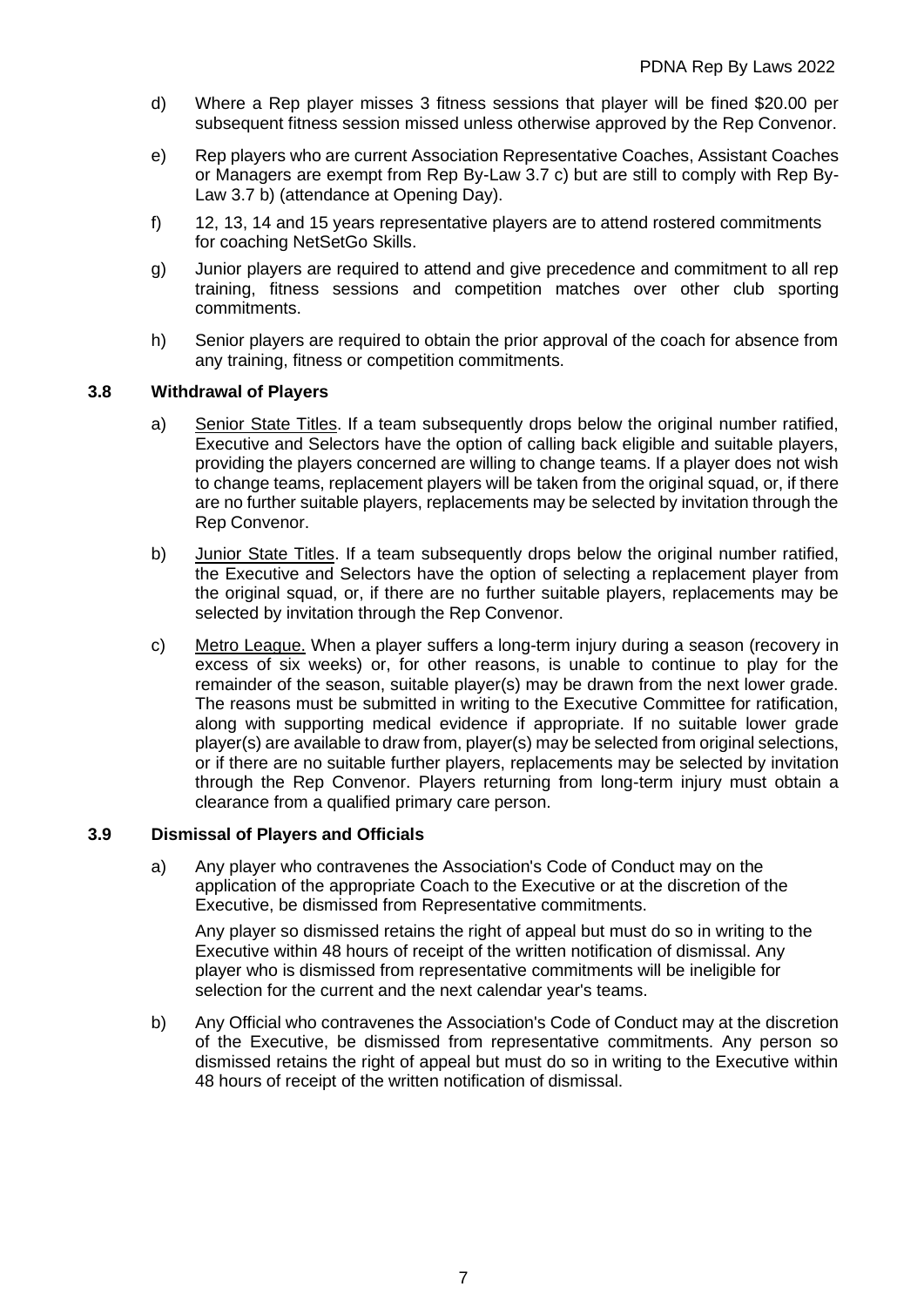# **4 TEAMS**

## **4.1 Teams to be Selected**

- a) Teams are to be selected for Senior and Junior State Titles as per ages set by Netball NSW.
- b) If suitable players and coaches are available, sufficient players to enable a maximum of four 11 years development teams may be selected. A recommendation will be made by the Rep Convenor and the Selectors at the selections and confirmed by the Executive Committee
- c) The number of teams to be selected in each age group will be approved by the Executive Committee on the recommendation of the Rep Convenor and Selectors after the selection sessions have been completed.

## **4.2 Ratification of Teams**

- a) The Executive Committee may require the Senior Selector of any selected team to report to the Executive Committee the selection outcomes
- b) After selections, all teams are to be ratified by the Executive Committee before players are notified. Upon ratification of team selection notification of successful players will be advertised on the Penrith website.

## **4.3 Disbanding Teams**

Representative teams are to be disbanded after their relevant competition ends.

# **5 UNIFORMS**

## **5.1 Playing Uniforms**

- a) The Association's playing uniform shall be ratified by Council on the recommendation of the Executive Committee.
- b) The uniform for rep players is listed in Annex B

# **5.2 Uniform Subsidies**

- a) Players' Subsidies. Representative players (from twelve years to and including seniors) may purchase Association tracksuits at the subsidised rate, as determined from time to time by the Executive Committee. Development squad players (11 years) may purchase the Association track pants and the casual top at the subsidised rate, as determined from time to time by the Executive Committee. Replacement tracksuits, where justified, are available at the subsidised rate after a minimum of two years' continuous selection.
- b) Representative players may purchase the approved uniform at the subsidised rate, as determined from time to time by the Executive Committee. All other items of representative clothing and equipment are to be purchased at full cost, except where specific sponsorship arrangements are in place.
- c) Umpires' Subsidies: National badged umpires who umpire at Metro League and/or Senior or Junior State Titles may purchase the Association umpires' tracksuit at the subsidised rate as determined from time to time by the Executive Committee.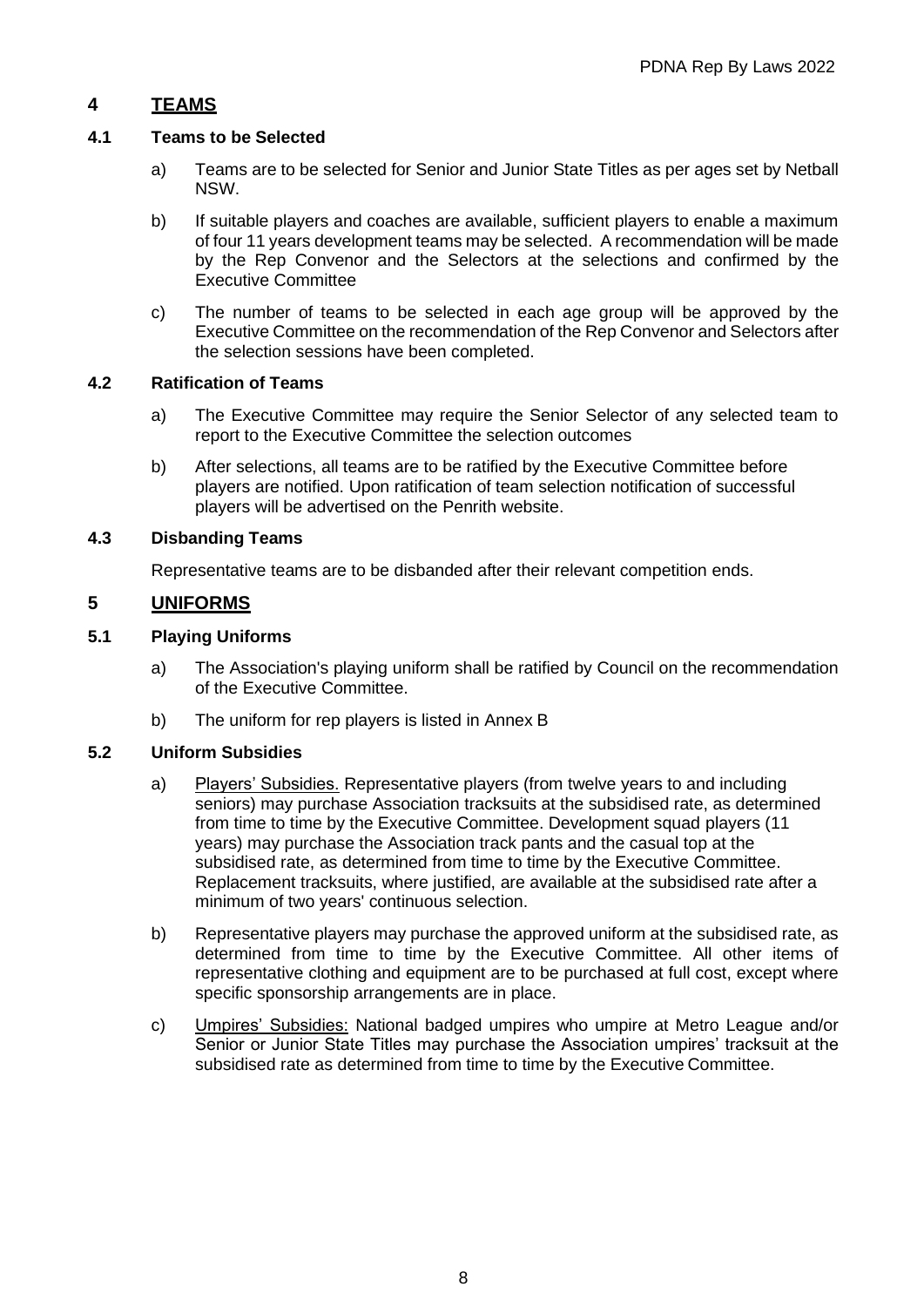d) Coaches, Managers and Appointed Officials Subsidies: All appointed Rep officials are provided with a tracksuit and polo shirt, free of cost, as required. They may purchase additional uniforms and a bag at the subsidised rate as determined from time to time by the Executive Committee.

# **6 EQUIPMENT**

- a) The Association is to purchase all Rep clothing and equipment, such clothing and equipment to be purchased in accordance with Rep By-Law 5.1
- b) Association tents are provided for the use of rep players and officials appointed by the Association.

# **7 AWARDS**

- a) Players from Junior State Titles, Senior State Titles, Metro League teams and all Coaches/Assistant Coaches/Managers in their first year of representation are to be presented with a badge and bar. In subsequent years the player/Coach/Assistant Coach/Manager will be presented with a bar.
- b) All Senior Coaches/Co-Coaches/Assistant Coaches/Managers and Metro League and Senior State Titles players are to be presented with a glass at the end of the year function.
- c) All Junior State Titles Coaches/Co-Coaches/Assistant Coaches, Manager and players are to be presented with a badge and/or bar at the functions prior to Junior State Titles.
- d) All Development Squads and Train-On team players are to be presented with a cloth patch at the functions prior to Junior State Titles.
- e) Metro League players will be presented with a badge and/or bar during their respective competitions or at the end of year function.
- f) For 12 to 15 years Rep players, the awards as per Rep By-Laws  $7.1 7.6$  will be announced and presented on Grand Final Day.
- g) For the 11 years Development teams the Anne Sergeant Scholarships will be awarded at the end of playing year function.
- h) Senior Rep awards will be presented at the end of year function.
- 7.1 **Laurelle Philp Trophy** is to be awarded to the coach of the highest placed team from the Junior State Titles each year.
- 7.2 **Joan Buttriss Trophy** is to be awarded to the most improved player from the 12 years Junior State Titles team, according to the following selection criteria:
	- a) Attitude includes sportsmanship and acceptance of decisions of coach; relationship with other players; acceptance/ nonacceptance of decisions and general demeanour towards umpires; overall responsiveness to coach, manager and officials.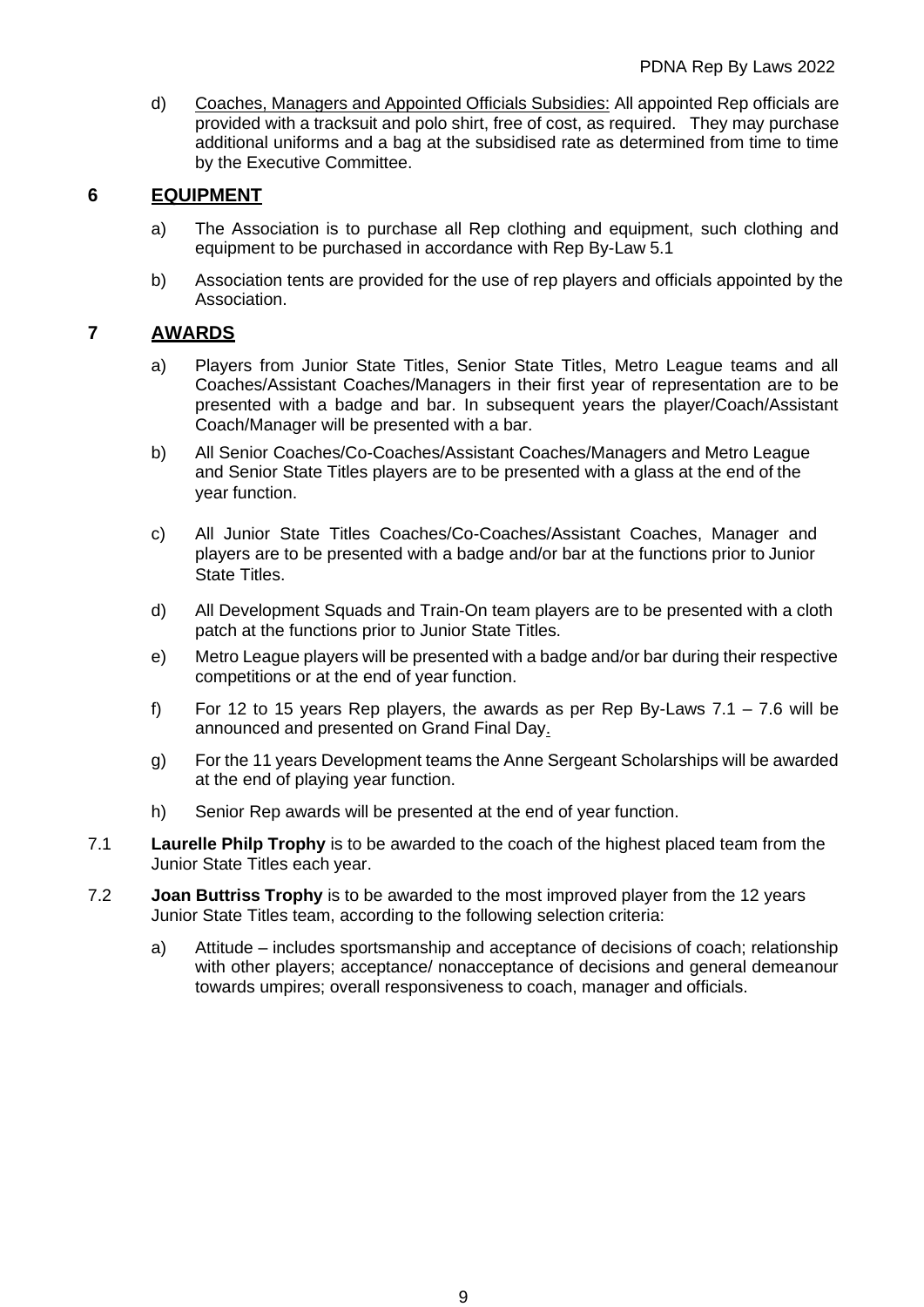- b) Commitment to training and to oneself, reliability, attendance at training, games and other requirements including punctuality.
- c) Aptitude demonstrated improvement as a player together with potential for further improvement.
- 7.3 **President's Trophy** is to be awarded to the most promising player from the 13 years Junior State Titles team, according to the following selection criteria:
	- a) Attitude sportsmanship and ability to accept umpires' decisions.
	- b) Commitment to Netball, to the team, the coach and to oneself.
	- c) Aptitude demonstrated potential for further improvement as a Rep player; shows promise of further progression at the Rep level.
- 7.4 **Executive Committee Trophy for 14 years team** is to be awarded to the most improved player from the 14 years Junior State Titles team, according to the following selection criteria:
	- a) Aptitude demonstrated improvement from time of selection into Rep squad until completion of Rep commitment; potential for further improvement.
	- b) Commitment to training, the team, the coach, in matches and responsiveness to umpires' decisions.
	- c) Attitude includes sportsmanship and acceptance of decisions of coach; relationship with other players; acceptance of decisions of umpires and general demeanour on and off court.
- 7.5 **Executive Committee Trophy for 15 years team** is to be awarded to the most consistent player from the 15 years Senior State Titles team, according to the following selection criteria:
	- a) Consistency at training and in matches; the ability to maintain an appropriate attitude throughout all Carnivals and the Championships.
	- b) Attitude includes sportsmanship and acceptance of decisions of coach; relationship with other players; acceptance of decisions of umpires and general demeanour on and off court.
- 7.6 **Vern Mychael Memorial Awards** are awarded by Panthers to 15 years Rep players according to the following criteria:
	- a) Commitment to Netball, including an indication of a sustained relationship with Netball.
	- b) Talent as displayed at training, Carnivals and Championships.
	- c) Sustained Performance an ability to maintain performance at a high level under sustained pressure.
	- d) Attitude sportsmanship and acceptance of decisions of coach, umpires and general demeanour towards other players.
	- e) The number of players to be selected each year is to be at the discretion of the Executive Committee.
- 7.7 **Anne Sargeant Scholarships** are to be awarded to 11 years players according to the following selection criteria: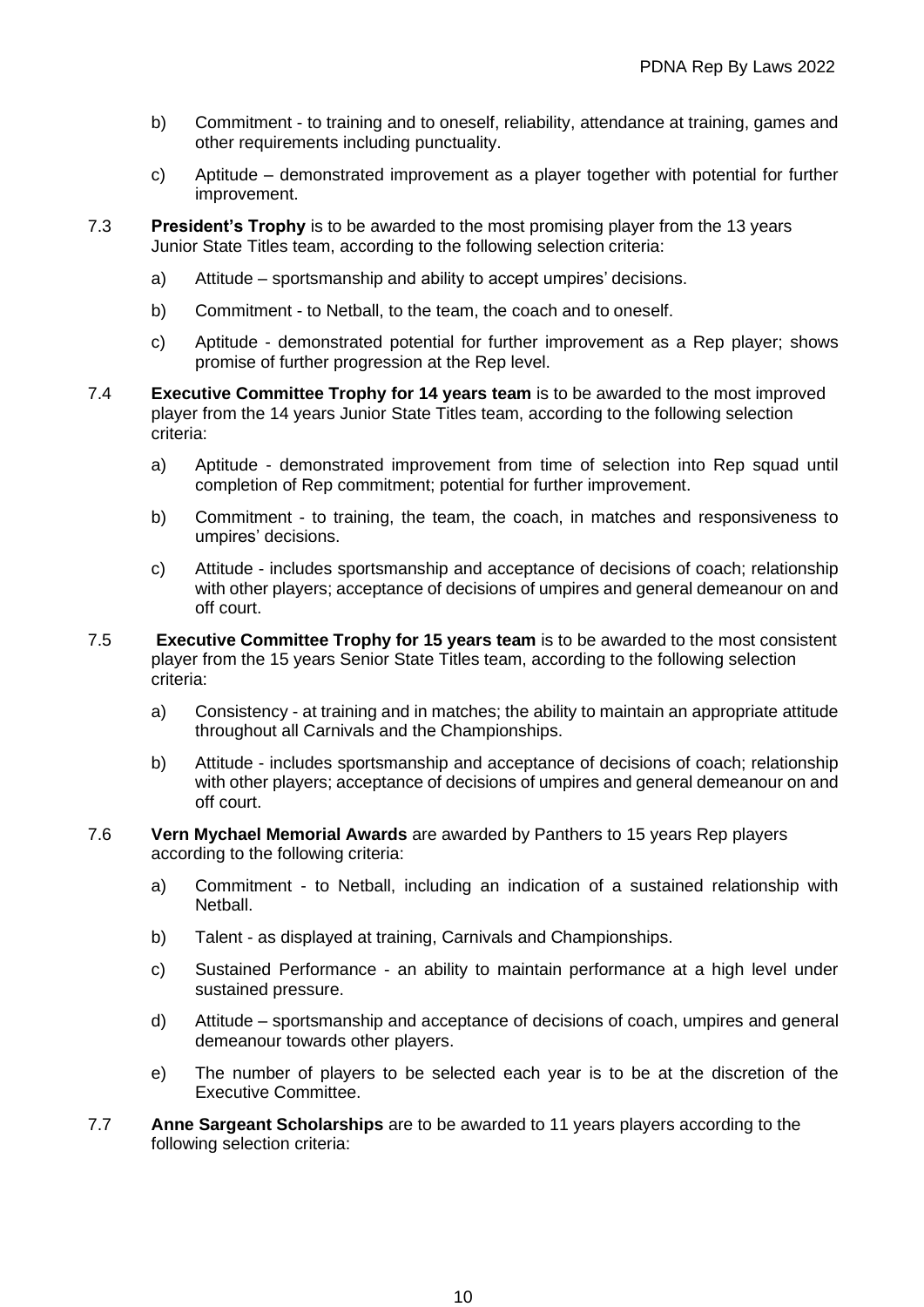- a) Attitude includes sportsmanship and acceptance of decisions of coach; relationship with other players; acceptance/ nonacceptance of decisions and general demeanour towards umpires; overall responsiveness to coach, manager and officials, including willingness to learn.
- b) Commitment at training; reliability, punctuality and attendance at training, games and other official requirements.
- c) Aptitude demonstrated improvement as a player together with potential for further improvement.
- **7.8 Junior Rookie of the Year** is to be awarded to a player in their first year of Junior State Titles, selected by the Executive Committee**.**
- 7.9 **Paige Hadley Diamond Scholarship** is awarded to a Junior or Senior State Titles player from the 14 or 15 years team, each year who has shown that she "strives to be a Diamond".
- 7.10 **Panthers Metro League Player of the Year** is awarded to the Metro League Player of the Year in Team 1.
- 7.11 **Rodney Watson Metro League Player of the Year** is awarded to the Metro League Player of the Year in Team 2.
- 7.12 **Jill Beckhaus Metro League Player of the Year** is awarded to the Metro League Player of the Year in Team 3.
- 7.13 **Betty Keavy Metro League Player of the Year** is awarded to the Metro League Player of the Year in Team 4.
- 7.14 **Margaret Smith Trophy** is awarded to a player from the Metro League highest team judged to be the Rookie of the Year (first time player of that grade).
- 7.15 Any further awards are to be at the discretion of the Executive Committee

# **8 FINANCE**

8.1 All Carnival entries for Rep teams are to be paid for by the Association.

## **8.2 Player Registrations**

- a) Metro League players will be registered by the Association. All Officials must be registered by the Association, except when they register to play in the Association's Winter Competition. In such cases, the official will be registered by the relevant Club.
- b) All junior representative players must be registered with the Association in the next Penrith Winter competition - in the year they are representing
- c) Netball NSW Summer Series players and officials must be registered with the Association. The additional fee for players participating in the Summer Series competition will be determined by the Executive Committee each year.

# **8.3 Accommodation Expenses and Subsidies**

- a) When overnight accommodation is provided at Championships bed only accommodation and a subsidy towards meals and expenses for Executive Committee and appointed Officials is to be paid by the Association.
- b) Executive Committee and appointed Officials are to receive a subsidy when they attend Championships not involving overnight accommodation.

## **8.4 Honoraria**

a) The honoraria to be paid to officials in recognition of performance and expenses incurred will be determined by the Executive Committee on an annual basis.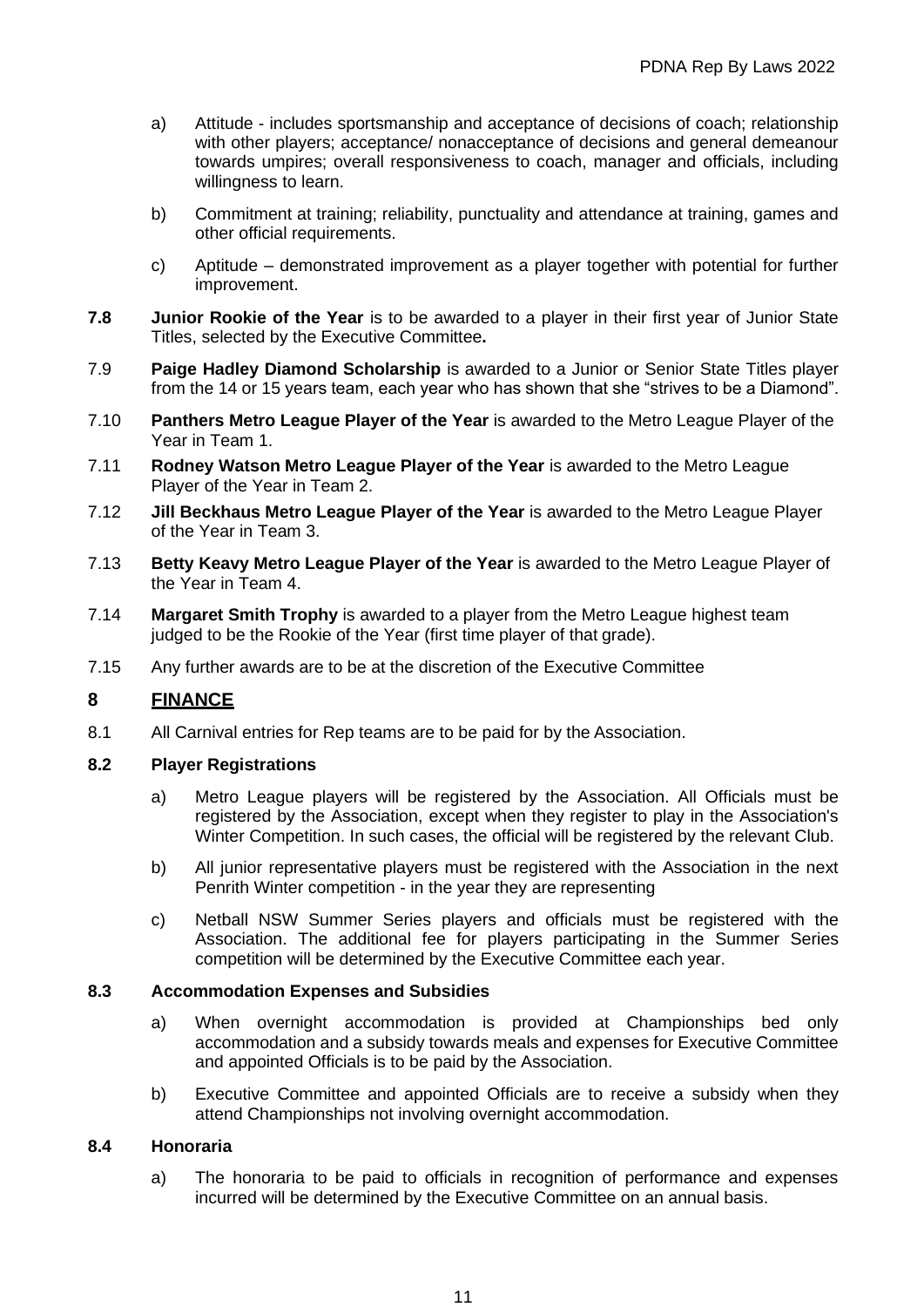## **8.5 Travelling Expenses**

- a) Appointed officials may, at the discretion of the Executive Committee, be reimbursed for money spent on petrol as per the Association scale. Such approvals will be considered on a case by case basis.
- b) Reimbursement for money spent on petrol for Summer Series officials, is limited to one payment per team.

# **9 UMPIRES**

- 9.1 Nominations for umpires for Junior State Titles, Senior State Titles and Metro League, stating days preferred, to be received in writing by a date set by Umpire Convenor.
- 9.2 Umpires for Senior State Titles/Junior State Titles teams participating at Carnivals are to be allocated by the Umpire Convenors.
- 9.3 The Association Umpire Convenor is to submit umpires to all Netball NSW competitions via the Netball NSW umpire nomination form for that competition, by the required date.
- 9.4 Clubs are to supply suitably qualified umpires for Rep selections as per other rostered duties.
- **Annex A:** Representative Players' and Officials' Code of Conduct

## **Annex B:** Penrith Representative Uniforms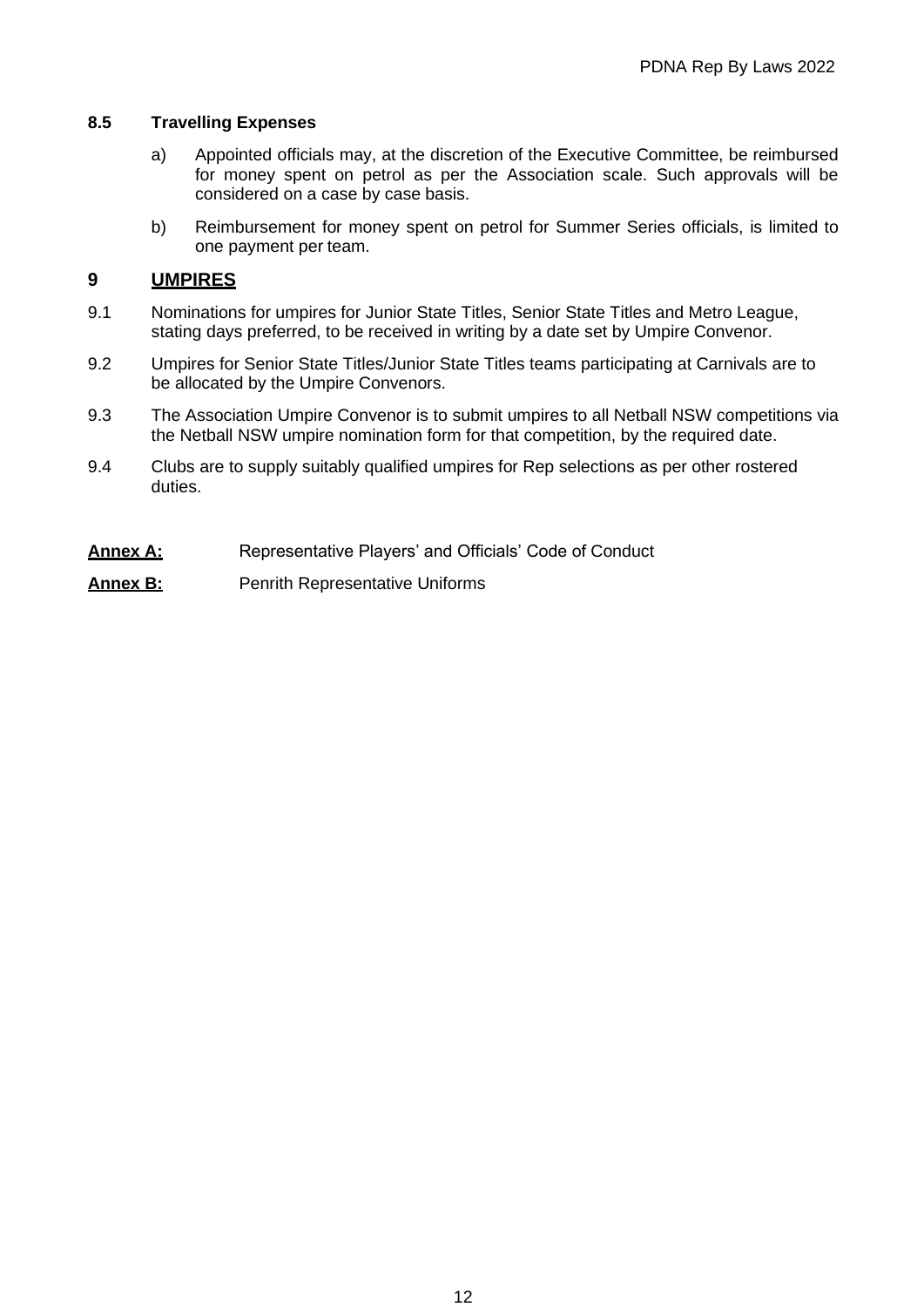## **PENRITH DISTRICT NETBALL ASSOCIATION INC**

### **PLAYERS, OFFICIALS and PARENTS REPRESENTATIVE CODE of CONDUCT**

1. I agree to abide by all Association Representative By-Laws and other regulations as set down by the Association including relevant policies of Netball NSW.

#### **PLAYERS**

- 2. I agree to give priority to Rep Netball commitments, including attendance at nominated Association and Netball NSW events. Failure to do so can result in suspension or dismissal from a team.
- 3. I agree to attend and undertake all training required by the Coach, and to attend and undertake all fitness training sessions. Where injury prevents full participation in fitness and/or skills training activities, I agree to undertake an approved modified program and to supply required documentation where requested attesting to my injury. Failure to do so can result in suspension or dismissal from a team.
- 4. I accept that it is my responsibility to notify the coach and fitness trainer if I suspect an injury may have occurred during training and to cease any activity until the injury has been appropriately assessed and/or treated.
- 5. I wilI notify the coach and/or the Rep Convenor in advance of any absences, stating reasons.
- 6. I agree to accept the decisions of the coach as to their selection of the team to play in each match and to accept the directions of the Manager or other Association Official.
- 7. I will participate in the Opening Day marchpast wearing Club Uniform (Junior) or Association Uniform (Seniors) as directed by the Rep Convenor.
- 8. I agree that all players and officials are required to wear the Association representative uniform at all Carnivals, Championships and Metro League commitments and on any other occasion as required by the Association. I acknowledge that the approved training uniform is not permitted on these occasions, apart from warming up/down for matches. I accept that the Rep Convenor has the authority to issue instructions on this matter.
- 9. I will always be appropriately attired in approved Rep clothing when representing the Association. I am aware of the items that make up the Association Rep uniform for my age group/team.
- 10. I understand that I am insured under the insurance scheme of Netball NSW and I am familiar with the provisions of this cover. I understand that I may take out additional cover at my own expense.

PLAYERS, OFFICIALS and PARENTS (for players under 18 years of age)

- 11. I accept and understand that I can be suspended or dismissed from any team if I am proven guilty of breaching the Code of Conduct relevant to my particular situation. For parents, the financial penalties outlined in the Association's Member Protection Policy and By-Laws may apply.
- 12. I agree to refrain from smoking and/or consuming alcohol within the confines of the court and tent areas while Association and/or NSW events are in progress.
- 13. I accept that my behaviour should reflect the Association Code of Conduct relevant to my circumstance and as detailed in the Member Protection Policy. At all times I agree to uphold the dignity and good name of the Association and to promote the game of Netball in NSW.

| Signed | Drint.<br>Name:<br>гшк |  |
|--------|------------------------|--|
|        |                        |  |

Team/Age Group: Date:

Parent/Guardian's Signature and name (where player/official is under 18 years of age):

The Association will hold the original and a copy will be returned to you.